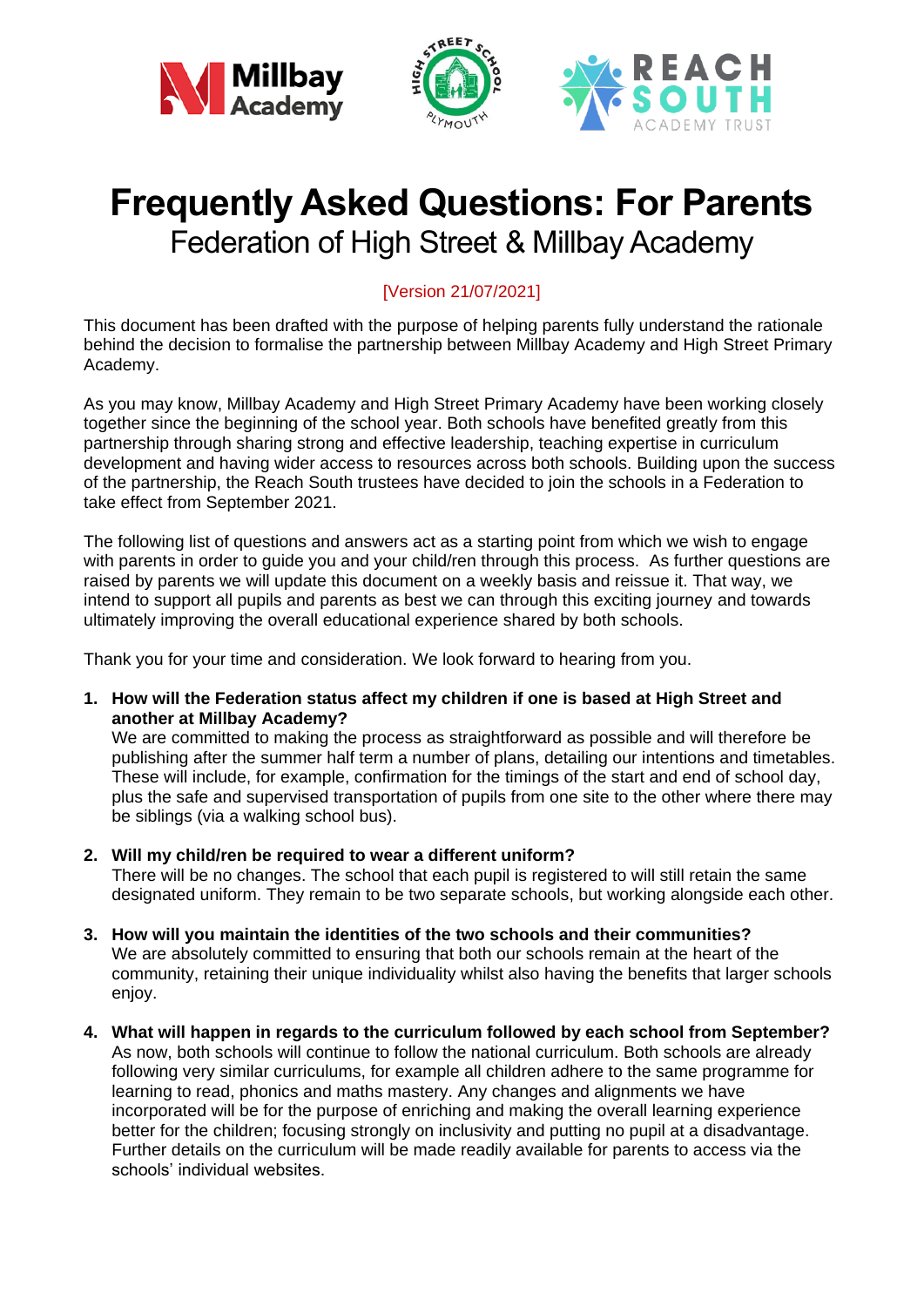## **5. Will there be changes to key staff contacts for e.g. who would be my contact for SEN and other support?**

A staff structure diagram with roles and responsibilities will be issued after summer half term when the leadership have finalised the staff team for September. There will be lots of opportunities for the children and staff to meet well before the Federation begins. We will contact you shortly after the half term break to inform you of who will be responsible for each class from September 2021. A programme of events for children, staff and parents, will be published by half term.

- **6. Will I have a chance to visit the school that my child is due to be located at?** Yes, this is important to us and we will have a programme of events for children, staff and parents scheduled after the Summer half-term; details of which we will share with you in the coming weeks.
- **7. Will there still be familiar staff at each site, so that my child does not feel lost when/if they are expected to go to the other school for lessons?**

During the summer term there will be greater levels of partnership between the staff of both schools and an increased frequency of their presence at each site. This will provide a greater opportunity for pupils to familiarise themselves with all of the wider staff team serving both schools as part of the Federation. Staff will also be making sure that they are introducing themselves to all pupils, to assist with any transition arrangements.

**8. Will there be additional opportunities for Millbay pupils have access to the attractive outside facilities offered at High Street Primary?** Yes. There will be greater opportunity for all primary pupils from both locations to enjoy a greatly

improved outdoor provision for sport and other outdoor pursuits as part of the Federation of the two schools.

**9. Will there be additional opportunities for High Street pupils, such as access to the excellent drama and theatre facilities at Millbay?**

Yes. Pupils at High Street, alongside their newfound Millbay friends, will now be able to perform in plays and enjoy theatrical experiences from within the outstanding facilities at Millbay Academy. They will also benefit from access to specialist teachers and teaching spaces, such as those dedicated to: science, food technology, art, and design technology; to list a few.

# **10. Will my child still have access to the level of support they need?**

Yes, children's needs will be assessed on an individual basis and it remains our priority to meet the needs of children.

**11. Will there be the opportunity to benefit from wrap around care as part of the new arrangements?**

We recognise the importance of this offer, so we intend to engage with parents very soon to ask for your feedback on what services you would like to see in place and have access to.

## **12. As part of the change process, will each school be expected to make changes to their policies?**

All the policies relating to the day-to-day running of both schools, for example the Attitudes to Learning Policy will be updated accordingly and aligned in readiness for September 2021. These will be made available for parents to access via the schools' individual websites.

## **13. Have the proposed building works scheduled to take place at Millbay Academy influenced the decision to move the children to High Street Primary?**

Yes, it is anticipated that the construction programme will be phased in such a way so as to ensure children remain in the current building as much as possible. By making strategic usage of both sites, we will be able to maintain levels of continuity and care, and ensure that the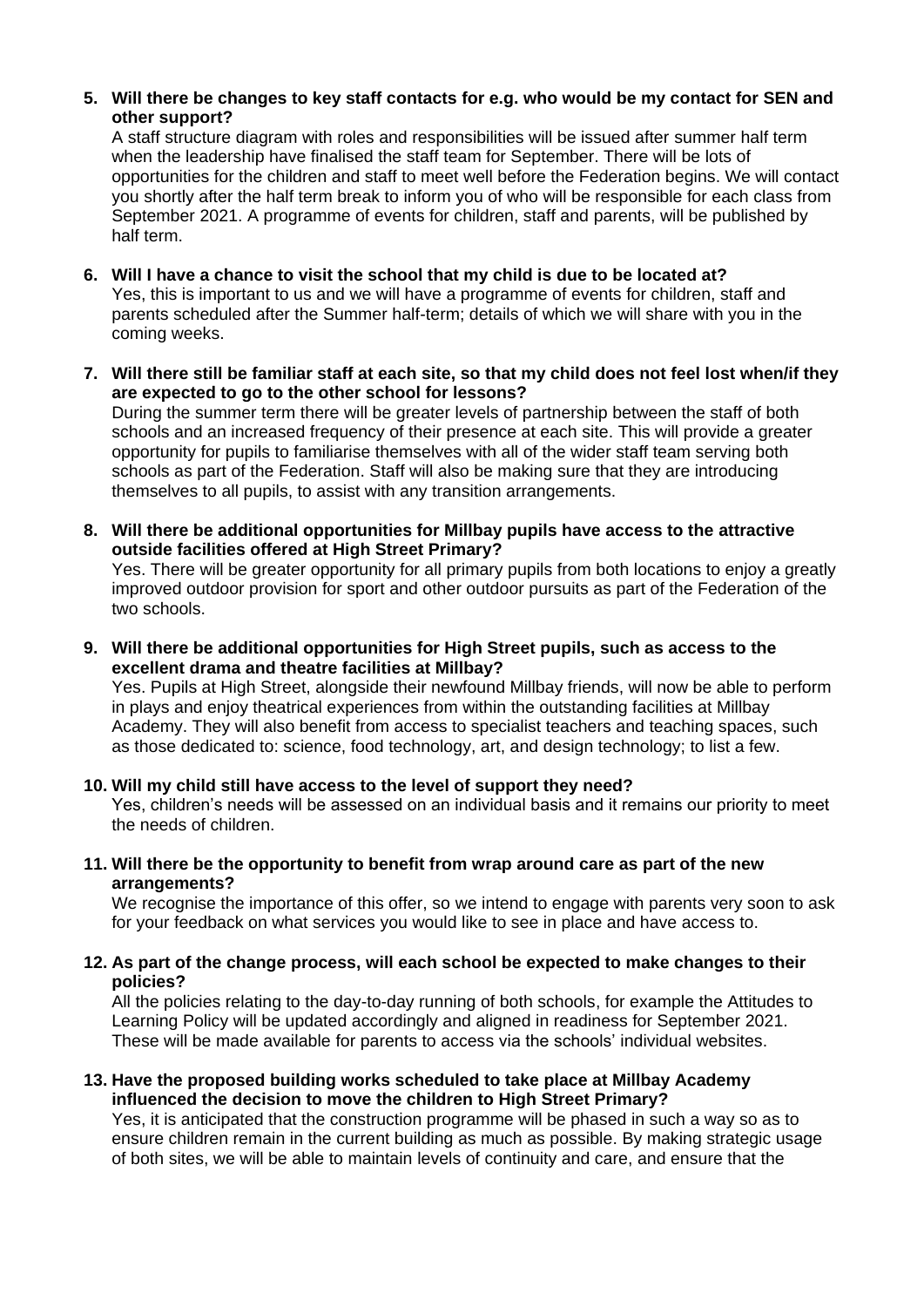learning of the children is not adversely disrupted by the school's involvement in a major building project.

## **14. Will there be any changes to the lunch time arrangements my child is used to at their school?**

Lunch arrangements will remain the same regardless of where your child is located. Lunches will continue to be cooked at both sites, meaning pupils will have access to a hot meal or are welcome to bring their own packed lunch.

#### **15. How will the school communicate with me?**

There will be a number of communication mediums adopted; several of which you may already be familiar with:

- Thursday communication from the schools
- School Newsletter
- Contact Books
- School email addresses
- Websites

## **16. Will my child/ren have access to any Lunchtime or After-school Clubs?**

Yes, all children will benefit from these provisions and we will be looking to expand the offer**.** We will also be seeking further feedback from parents as to what they might wish to see put in place.

#### **17. What investment is now being put into the schools?**

High Street is currently being prepared to receive Millbay pupils in September. We are investing significant funds into the building and site as part of an ongoing programme of improvements. We also anticipate making additional investment directly into classroom environments and the site prior to the new term commencing in September.

At Millbay we are working closely with the Department for Education and a specialist team of designers, to develop proposals for a multi-million pound capital investment into the school building. The proposals include 10 new classrooms, additional intervention spaces, library, IT, science and technology spaces and a new entrance suite. A planning application is anticipated to be made shortly with a view to confirming the earliest possible construction programme, to ensure the school can benefit from these new and enhanced facilities as soon as possible.

#### **18. Can I choose which site my child is educated at?**

From the start of September, children will receive their education at the following school site:

| <b>Year Group</b> | Location           |
|-------------------|--------------------|
| Reception         | <b>High Street</b> |
| Year 1            | <b>High Street</b> |
| Year <sub>2</sub> | <b>High Street</b> |
| Year <sub>3</sub> | <b>High Street</b> |
| Year 4            | Millbay            |
| Year 5            | Millbay            |
| Year <sub>6</sub> | Millbay            |

#### **19. How can I voice my concerns and/or ask further questions?**

We are excited about our plans and intentions to enhance and improve the experience for children and we welcome your thoughts and observations. Any queries and/or concerns can be directed to [federation@reachsouth.org](mailto:federation@reachsouth.org) where responses will be reflected within an updated version of the FAQs. This document will be added to and reissued on a weekly basis, so that all parents can benefit from the insight and queries coming through from other parents.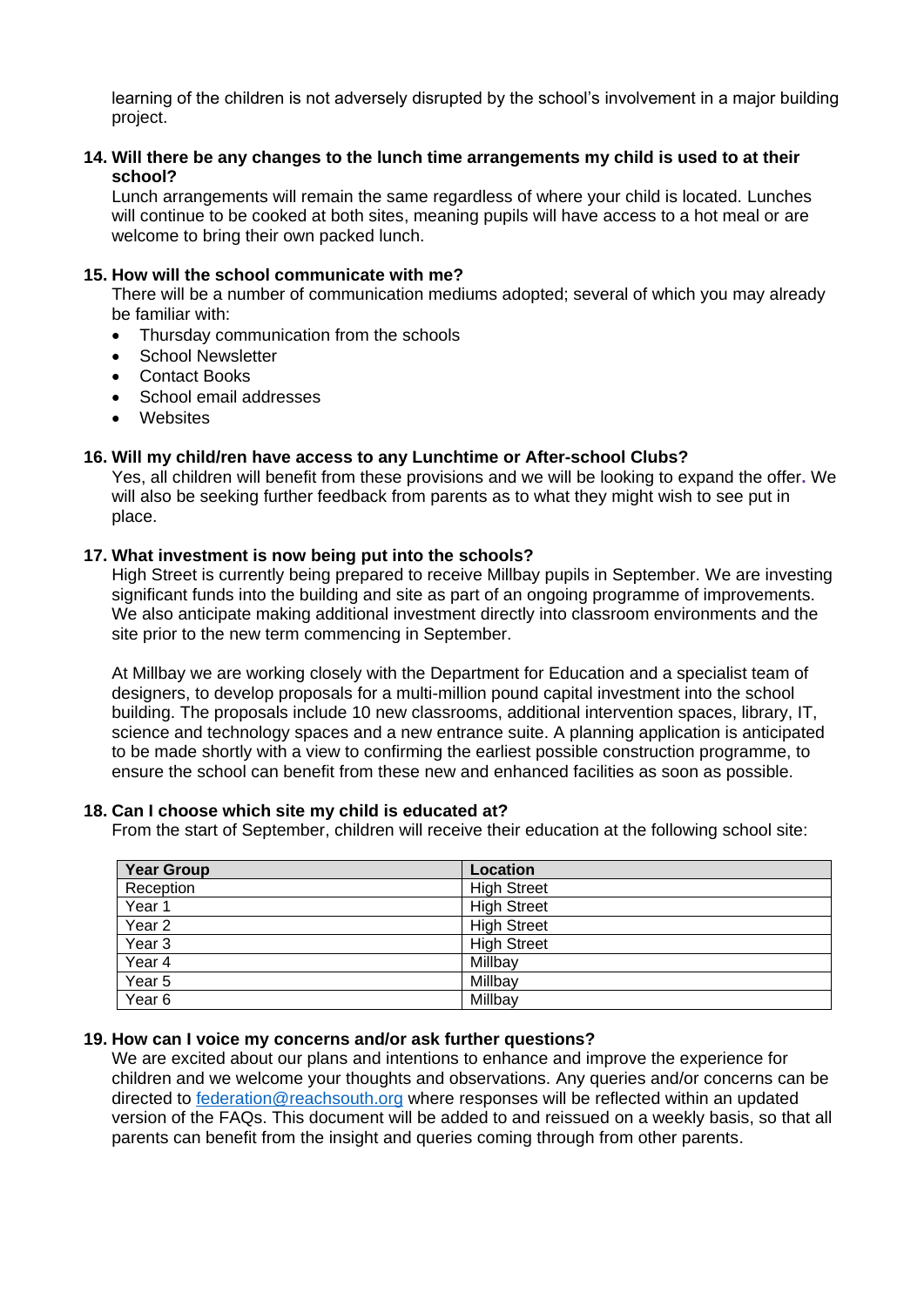#### **20. I would like to discuss my concerns regarding your plans. Will you be holding any parent meetings regarding the move to Federation?**

We will shortly be publishing a schedule of meetings for parents, both virtual and onsite at the schools when it is safe to do so. This will give parents the opportunity to raise whole range of issues and concerns and for the Trust to provide answers.

## **21. Will there still be a pre-school available?**

Yes, there will be a nursery provision provided for the benefit of both schools. This will be based at High Street and will cater for both part-time and full-time requirements.

## **22. When will face to face meetings with parents be taking place?**

We will be offering parents the opportunity to meet with us at High Street Primary Academy on Wednesday 26th May and at Millbay Academy on Thursday 27th May. On these dates we will be:

- Presenting you with further details on the exciting plans we have for pupils attending from September 2021
- Taking you on a virtual quided tour of the school, so anyone unfamiliar with the school can be reassured of the facilities and opportunities that will now be made available to the children through this federation of two schools.
- Providing you with a forum in which to air your concerns and have these answered in a face to face environment.

## **23. Both my children currently attend breakfast club at High street which starts at 8am so that I can go to work. Will this still be possible?**

Yes, our wrap-around care will still be made available to parents and will now also be opened up for the benefit of Millbay parents too. We will be getting in contact with you during week commencing 17th May to ask for your feedback and interest in utilising this provision, so that we can best cater for the needs of parents at both schools.

# **24. I am concerned with how I am meant to get both children to school on time. Could you please tell me how I am meant to pick one child up at High Street for 3.15pm and then my other child at Millbay for 3.20pm?**

We will be consulting with parents about the timings of each school in the coming weeks to ensure these meet the needs of parents with children at both schools. As now, we will continue to offer a walking bus to and from each school. (*Please also see FAQ 1*)

# **25. I have a child in Year 7 at Millbay and my youngest is due to start reception in September. I have heard rumours that children age 4 years and younger will be going to High Street Primary. Can you tell me if this is the case?**

Yes, Reception will be based at High Street from September 2021. This will provide access to a wider range of resources for pupils and allow for better use of facilities, such as the high quality outdoor learning environment at High Street.

# **26. My daughter is in preschool. Is there an after school provision as part of the wrap around care at High Street? If so, what time does it finish please?**

For details relating to the wrap-around care being set up for pupils attending both school sites from September 2021, please see the answer to FAQ 23. Following feedback from the wraparound care survey (to be issued week commencing  $17<sup>th</sup>$  May), we will then determine the most suitable timings and convey these to parents, along with other key information about the services on offer.